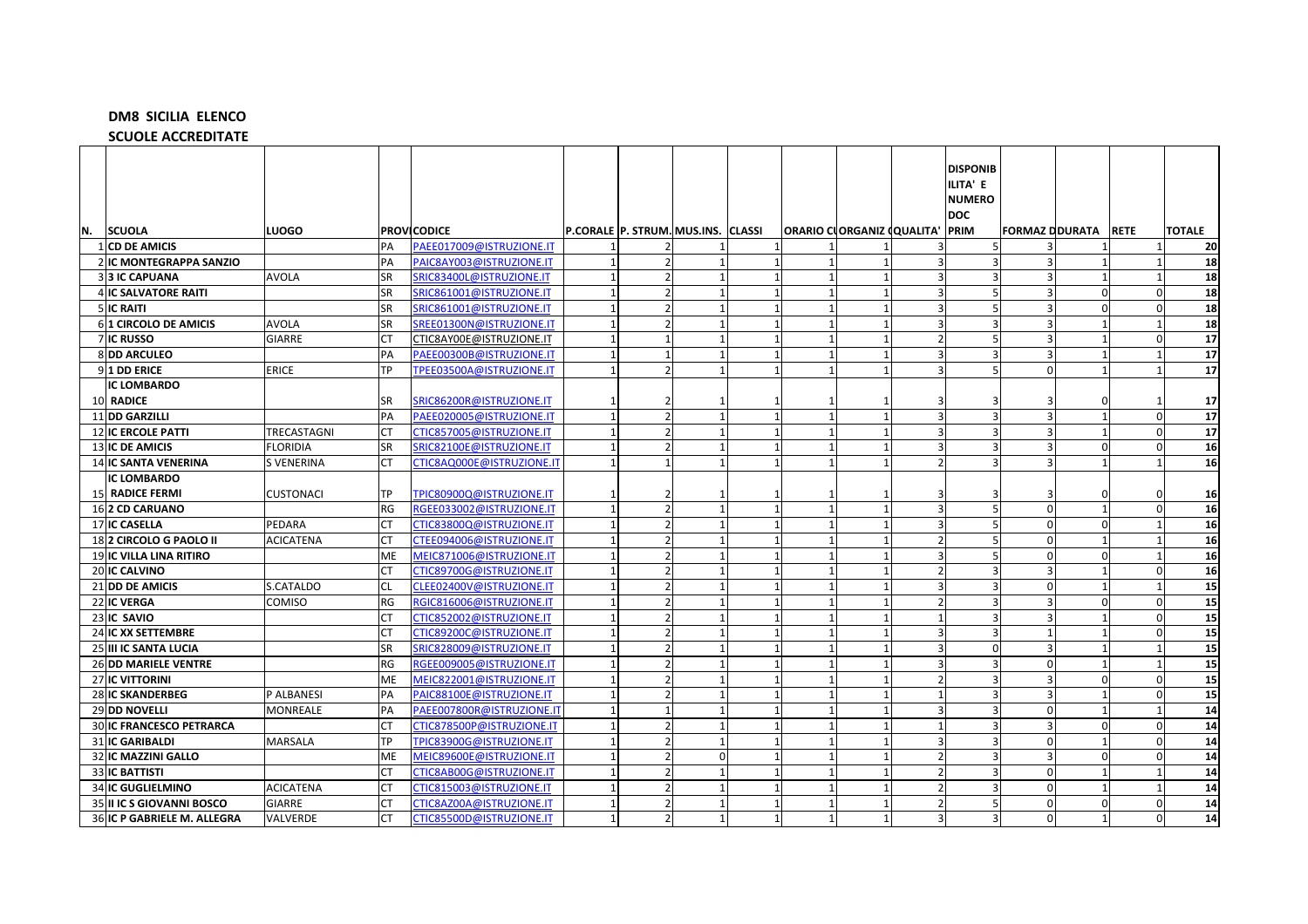| 37 IC SCICLI CENTRALE         | <b>SCICLI</b>          | RG        | <b>GIC82600R@ISTRUZIONE.IT</b>  |              |                          |                                |                |                |                | 3                       | $\Omega$     |                | $\sqrt{ }$  | 14                       |
|-------------------------------|------------------------|-----------|---------------------------------|--------------|--------------------------|--------------------------------|----------------|----------------|----------------|-------------------------|--------------|----------------|-------------|--------------------------|
| 38 IC COSTA                   |                        | PA        | PAIC8AC00X@ISTRUZIONE.IT        | $\Omega$     | $\mathbf{1}$             | $\mathbf{1}$                   |                |                |                | $\overline{\mathbf{3}}$ |              |                |             | 13                       |
| 39 IC NOSENGO                 | <b>PETROSINO</b>       | <b>TP</b> | TPIC806008@ISTRUZIONE.IT        |              | $\overline{2}$           | $\mathbf{1}$                   |                |                |                | $\overline{0}$          |              |                | $\sqrt{ }$  | 13                       |
| <b>40 IC FRANCESCP CRISPI</b> |                        | <b>RG</b> | RGIC82200D@ISTRUZIONE.IT        |              | $\overline{2}$           | $\mathbf{1}$                   |                |                |                | $\mathbf{0}$            | 3            | $\mathbf{1}$   | $\Omega$    | 13                       |
| 41 IC ARCOLEO                 | CALTAGIRONE            | СT        | CTIC822006@ISTRUZIONE.IT        | $\mathbf{1}$ | $\overline{2}$           | $\mathbf{1}$<br>$\overline{1}$ | $\mathbf{1}$   | $\mathbf{1}$   | $\overline{z}$ | $\mathbf 0$             | 3            | $\mathbf 0$    |             | 13                       |
| <b>42 IC FALCONE</b>          | S GIOVANNI LA PUNTA CT |           | <b>CTIC8AM007@ISTRUZIONE.IT</b> | $\Omega$     | $\overline{2}$           | $\mathbf{1}$<br>$\Omega$       | $\Omega$       |                |                | 5 <sup>1</sup>          |              | $\Omega$       | $\sqrt{ }$  | 13                       |
| 43 IC MANZONI                 | ALESS DELLA ROCCA      | AG        | AGIC81200E@ISTRUZIONE.IT        |              | $\overline{2}$           | $\mathbf{1}$                   |                |                |                | $\overline{3}$          | $\Omega$     | $\Omega$       |             | $\overline{13}$          |
| 44 IC FUCCIO LASPINA          | <b>ACIREALE</b>        | СT        | CTIC830005@ISTRUZIONE.IT        |              | $\mathbf{1}$             | $\mathbf{1}$                   |                |                |                | $\overline{3}$          | $\Omega$     |                |             | 13                       |
| 45 II IC ADRANO               | <b>ADRANO</b>          | CT        | CTIC8A200G@ISTRUZIONE.IT        |              | $\overline{2}$           | $\mathbf{1}$                   |                |                |                | 3                       | $\Omega$     | $\mathbf{1}$   | $\sqrt{ }$  | $\overline{13}$          |
| <b>46 IC NAVARRA</b>          | <b>ALCAMO</b>          | <b>TP</b> | TPIC81000X@ISTRUZIONE.IT        | $\mathbf{1}$ | $\overline{\phantom{a}}$ | $\mathbf{1}$                   |                |                |                | $\overline{3}$          | $\Omega$     |                |             | 13                       |
| 47 IC 11 GRAVITELLI           |                        | ME        | MEIC969006@ISTRUZIONE.IT        |              | $\overline{2}$           | $\mathbf 0$                    |                |                |                | $\overline{3}$          | 3            | $\Omega$       | $\sqrt{ }$  | 13                       |
| 48 IC SALVO D'ACQUISTO        |                        | <b>ME</b> | MEIC851001@ISTRUZIONE.IT        |              | $\overline{z}$           |                                |                |                |                | $\overline{5}$          | $\Omega$     |                | $\sqrt{ }$  | 13                       |
| 49 G.GALILEI                  | <b>MALETTO</b>         | <b>CT</b> | CTIC81200@ISTRUZIONE.IT         |              |                          |                                |                |                |                | $\Omega$                |              |                | $\sqrt{ }$  | 12                       |
| 50 IC FALCONE                 | <b>ACI CASTELLO</b>    | CT        | CTIC81600V@ISTRUZIONE.IT        |              |                          |                                |                | $\Omega$       |                | 3                       |              |                |             | 12                       |
| 51 IC CALVINO                 |                        | <b>CT</b> | CTIC89700G@ISTRUZIONE.IT        |              |                          | $\mathbf{1}$                   |                | $\Omega$       |                | $\overline{3}$          | $\Omega$     | $\mathbf{1}$   |             | 12                       |
| 52 IC CIACERI                 | <b>MODICA</b>          | RG        | RGIC817002@ISTRUZIONE.IT        |              | $\overline{\phantom{0}}$ | $\mathbf{1}$                   |                | $\overline{0}$ |                | $\overline{3}$          | $\Omega$     | $\mathbf{1}$   |             | 12                       |
|                               | SOMMATINO              |           |                                 |              |                          |                                |                |                |                |                         |              |                |             |                          |
| 53 IC NINO DI MARIA           | <b>DELIA</b>           | <b>CL</b> | CLIC815002@ISTRUZIONE.IT        |              |                          |                                |                |                |                |                         |              |                |             | 12                       |
| <b>IC PASCOLI</b>             | CASTELLAMMARE          |           |                                 |              |                          |                                |                |                |                |                         |              |                |             |                          |
| 54 PIRANDELLO                 | <b>DEL GOLFO</b>       | ТP        | TPIC81900A@ISTRUZIONE.IT        |              |                          |                                |                |                |                |                         |              |                |             | 12                       |
| 55 IC DANILO DOLCI            | PRIOLO GARGALLO        | SR        | SRIC845003@ISTRUZIONE.IT        |              | $\overline{2}$           | $\mathbf{1}$                   |                |                |                | $\Omega$                |              | $\Omega$       | $\sqrt{ }$  | 12                       |
| <b>IC LERCARA</b>             |                        |           |                                 |              |                          |                                |                |                |                |                         |              |                |             |                          |
| 56 CASTRONOVO VICARI          |                        | PA        | PAIC81600B@ISTRUZIONE.IT        |              |                          |                                |                |                |                |                         |              |                |             | 12                       |
| 57 DD DE GASPERI              | <b>CAPACI</b>          | PA        | PAEE063003@ISTRUZIONE.IT        | $\mathbf{1}$ | $\mathbf{1}$             | $\mathbf{1}$<br>$\overline{1}$ |                | $\mathbf{1}$   | $\overline{z}$ | $\overline{3}$          | $\Omega$     | $\overline{1}$ | $\Omega$    | $\overline{12}$          |
| 58 CD ZAFFERANA ETNEA         |                        | <b>CT</b> | CTEE08300Q@ISTRUZIONE.IT        |              | $\overline{2}$           | $\mathbf{1}$                   |                | $\Omega$       |                | $\overline{\mathbf{3}}$ | $\Omega$     | <sup>0</sup>   |             | 12                       |
| 59 II CD MAZZINI              | <b>BRONTE</b>          | <b>CT</b> | CTEE04800C@ISTRUZIONE.IT        |              | $\overline{\phantom{0}}$ |                                |                |                |                | $\Omega$                | $\Omega$     |                |             | $\overline{\mathbf{12}}$ |
| 60 IC COLLODI STURZO          |                        | <b>TP</b> | TPIC82600D@ISTRUZIONE.IT        |              | $\overline{2}$           | $\mathbf{1}$                   |                |                |                | $\Omega$                | $\Omega$     |                |             | 12                       |
| 61 CD ANGELO D'AJETTI         | PANTELLERIA            | <b>TP</b> | TPEE066002@ISTRUZIONE.IT        |              | $\overline{\phantom{a}}$ | $\mathbf{1}$                   |                |                |                | $\Omega$                | $\Omega$     |                |             | 12                       |
| 62 IC BIVONA                  | <b>MENFI</b>           | AG        | AGIC83600P@ISTRUZIONE.IT        | 1            | $\overline{2}$           | $\mathbf{1}$                   |                |                |                | $\overline{3}$          | $\Omega$     |                | $\sqrt{ }$  | 12                       |
| 63 V CIRCOLO GRAMSCI          | <b>BAGHERIA</b>        | PA        | PAEE120002@ISTRUZIONE.IT        |              |                          |                                |                |                |                |                         |              |                |             | 11                       |
| 64 IC MONREALE II             | <b>MONREALE</b>        | PA        | PAIC85800D@ISTRUZIONE.IT        | $\mathbf{1}$ | $\overline{2}$           | $\mathbf{1}$                   | $\Omega$       | $\Omega$       |                | 3                       | $\Omega$     | $\Omega$       |             | $\overline{11}$          |
| 65 IC GUARNACCIA              | PIETRAPERZIA           | EN        | ENIC810007@ISTRUZIONE.IT        | $\mathbf{1}$ | $\overline{2}$           | $\mathbf{1}$                   |                | $\overline{0}$ |                | $\overline{3}$          | $\Omega$     | $\mathbf{1}$   | $\Omega$    | $\overline{11}$          |
| 66 IC TRAINA                  |                        | <b>RG</b> | RGIC82800C@ISTRUZIONE.IT        |              | $\overline{\phantom{a}}$ | $\mathbf{1}$                   |                | $\Omega$       |                | $\overline{3}$          | $\Omega$     |                | $\sqrt{ }$  | 11                       |
| 67 CDCAP POLIZZI              | <b>PARTINICO</b>       | PA        | PAEE08200C@ISTRUZIONE.IT        |              |                          | $\mathbf{1}$                   |                |                |                | $\Omega$                | $\Omega$     |                |             | 11                       |
| 68 IC PIRANDELLO              | CERDA                  | PA        | AIC82900D@ISTRUZIONE.IT         |              |                          |                                |                |                |                |                         |              |                |             | 11                       |
| 69 IV IC LEOPARDI             | <b>ME</b>              | ME        | <b>MEIC86200B@ISTRUZIONE.IT</b> |              | $\overline{2}$           | $\mathbf{1}$                   |                |                |                | $\Omega$                | $\Omega$     |                | $\sqrt{ }$  | 11                       |
| <b>70 IC DANTE ALIGHIERI</b>  | VALDERICE              | ТP        | TPIC83700X@ISTYRUZIONE.IT       |              | $\overline{2}$           | $\mathbf{1}$                   |                |                |                | $\overline{0}$          | $\Omega$     | $\mathbf{1}$   |             | $\overline{11}$          |
| 71 DD 6 DON MILANI            |                        | <b>CL</b> | CLEE006009@ISTRUZIONE.IT        |              | $\overline{2}$           | $\mathbf{1}$                   |                |                |                | $\mathbf{0}$            | $\Omega$     | $\mathbf 0$    |             | 11                       |
| 72 IC SANTA TERESA RIVA       |                        | ME        | MEIC88900B@ISTRUZIONE.IT        |              | $\overline{2}$           | $\mathbf{1}$                   |                |                |                | $\overline{0}$          | $\Omega$     | $\mathbf{1}$   | $\mathbf 0$ | 11                       |
| 73 IC SAN GIOVANNI BOSCO      |                        | AG        | AGIC82800Q@ISTRUZIONE.IT        |              | $\overline{\phantom{a}}$ | $\mathbf{1}$                   |                |                |                | $\mathbf{0}$            | $\mathbf{3}$ | $\Omega$       | $\Omega$    | 11                       |
| <b>74 IC ALESSIO NARBONE</b>  | CALTAGIRONE            | <b>CT</b> | CTIC82500N@ISTRUZIONE.IT        |              |                          |                                |                |                |                | $\Omega$                | $\Omega$     |                | $\sqrt{ }$  | 11                       |
|                               |                        |           |                                 |              |                          |                                |                |                |                |                         |              |                |             |                          |
| 75 S PRIMARIA A GABELLI       |                        | PA        | PAEE19001@ISTRUZIONE.IT         |              |                          |                                | $\overline{0}$ | $\Omega$       |                | 5                       |              |                |             | 11                       |
| IC VESPUCCI-CAPUANA           |                        |           |                                 |              |                          |                                |                |                |                |                         |              |                |             |                          |
| 76 PIRANDELLO                 |                        | СT        | CTIC8AH00E@ISTRUZIONE.IT        |              |                          |                                |                |                |                |                         |              |                |             | 11                       |
| 77 IC CIMINNA                 |                        | PA        | PAIC812004@ISTRUZIONE.IT        |              | $\overline{2}$           | 1<br>$\mathbf{1}$              |                | 1              | $\overline{2}$ | $\overline{0}$          | $\Omega$     | $\mathbf{1}$   |             | 11                       |
| <b>78 IC PAOLO NEGLIA</b>     |                        | ΕN        | ENIC82000T@ISTRUZIONE.IT        |              | $\overline{2}$           | $\mathbf{1}$                   |                |                |                | $\mathbf{0}$            | 0            | $\mathbf{1}$   |             | $\overline{11}$          |
| 79 IC PARADISO                |                        | ME        | MEIC8AE00T@ISTRUZIONE.IT        |              |                          | $\mathbf{1}$                   |                |                |                | $\Omega$                | $\Omega$     |                |             | 11                       |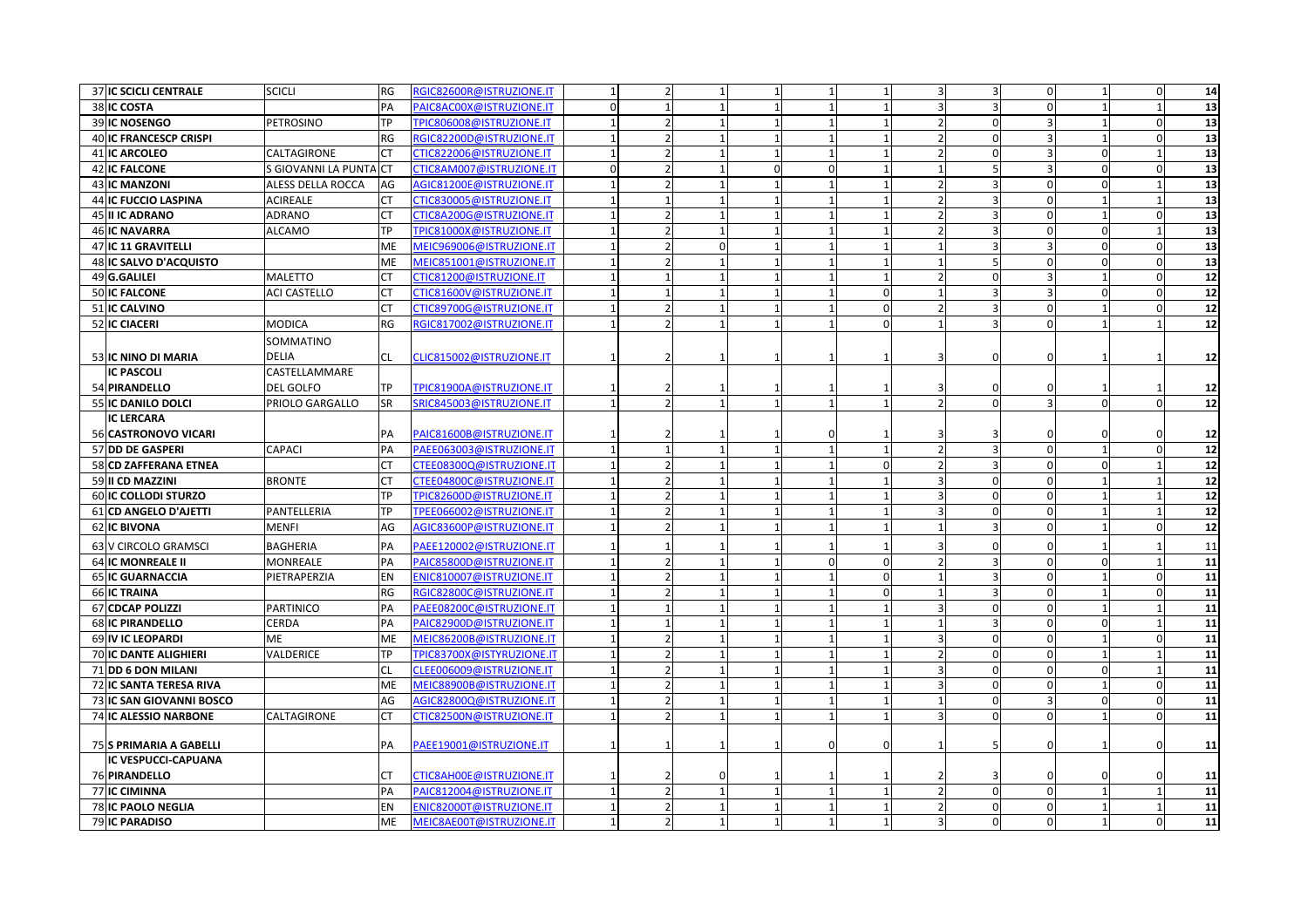| 80 IC ANTONIO UGO              |                       | PA        | PAIC87700V@ISTRUZIONE.IT  | $\mathbf{1}$ | $\overline{2}$           | $\overline{1}$ | $\mathbf{1}$             |                |          | $\overline{3}$           | $\mathbf{0}$            | $\Omega$     |            | $\Omega$       | 11             |
|--------------------------------|-----------------------|-----------|---------------------------|--------------|--------------------------|----------------|--------------------------|----------------|----------|--------------------------|-------------------------|--------------|------------|----------------|----------------|
| 81 IC VASTA                    | <b>ACIREALE</b>       | <b>CT</b> | CTIC81800E@ISTRUZIONE.IT  |              | $\overline{2}$           | $\overline{1}$ | $\overline{1}$           |                |          | $\overline{\phantom{a}}$ | $\mathbf{0}$            | $\Omega$     |            |                | 11             |
| 82 DD BRANCIFORTI              | <b>LEONFORTE</b>      | <b>EN</b> | ENEE05700E@ISTRUZIONE.IT  |              | $\mathbf{1}$             |                |                          |                |          |                          | $\mathbf 0$             | $\Omega$     |            |                | 11             |
| 83 IC NUCCIO                   | <b>MARSALA</b>        | <b>TP</b> | TPIC81700P@ISTRUZIONE.IT  |              | $\overline{2}$           |                |                          |                |          |                          | $\mathbf 0$             | $\Omega$     |            |                | 11             |
| 84 IC MANZONI-IMPASTATO        |                       | PA        | PAIC87900E@ISTRUZIONE.IT  |              |                          |                |                          |                |          |                          |                         | $\Omega$     |            |                | 10             |
|                                |                       |           |                           |              |                          |                |                          |                |          |                          |                         |              |            |                |                |
| <b>85 IC IV BAGHERIA-ASPRA</b> |                       | PA        | PAIC84900P@ISTRUZIONE.IT  |              | 2                        |                |                          | $\mathbf{1}$   |          |                          |                         |              |            |                | 10             |
| <b>IC D'ARRIGO</b>             |                       |           |                           |              |                          |                |                          |                |          |                          |                         |              |            |                |                |
| 86 TOMASI DI LAMPEDUSA         | PALMA DI MONTECHIA AG |           | AGIC850001@ISTRUZIONE.IT  |              | 2                        |                |                          | $\overline{0}$ |          |                          |                         |              |            |                | 10             |
| <b>87 IC DE ROBERTO</b>        |                       | CT        | CTIC887001@ISTRUZIONE.IT  | $\mathbf{1}$ | $\overline{2}$           | $\overline{1}$ | $\overline{1}$           |                |          | $\overline{3}$           | $\overline{0}$          | $\Omega$     | $\Omega$   | $\Omega$       | 10             |
| <b>88 IC PADRE PIO</b>         | <b>ISPICA</b>         | <b>RG</b> | RGIC83000C@ISTRUZIONE.IT  |              | $\overline{2}$           |                | $\overline{1}$           |                |          | $\overline{\phantom{a}}$ | $\Omega$                | $\Omega$     |            | $\Omega$       | 10             |
| 89 IC CAPUANA                  |                       | <b>CT</b> | CTIC81100Q@ISTRUZIONE.IT  |              |                          |                |                          |                |          |                          | $\Omega$                | $\Omega$     |            |                | 10             |
| 90 IC VERGA                    |                       | <b>SR</b> | SRIC802005@ISTRUZIONE.IT  |              | $\overline{2}$           |                |                          |                |          |                          |                         | $\Omega$     |            |                | 10             |
| 91 IC GUARNACCIA               | PIETRAPERZIA          | EN        | ENIC810007@ISTRUZIONE.IT  |              | $\overline{2}$           |                | $\overline{1}$           |                |          | $\mathcal{P}$            | $\Omega$                | $\Omega$     |            |                | 10             |
| 92 IC S GIOVANNI BOSCO         | <b>BARRAFRANCA</b>    | EN        | ENIC824005@ISTRUZIONE.IT  |              | $\overline{2}$           | $\overline{1}$ | $\overline{1}$           |                |          | $\overline{\phantom{a}}$ | $\mathbf{0}$            | $\Omega$     | $\Omega$   | $\overline{1}$ | 10             |
| 93 IC STEFANO PELLEGRINO       | <b>MARSALA</b>        | <b>TP</b> | TPIC82000E@ISTRUZIONE.IT  |              | $\overline{2}$           | $\overline{1}$ | $\overline{1}$           |                |          | $\overline{3}$           | $\mathbf{0}$            | $\mathbf 0$  | $\Omega$   | $\Omega$       | 10             |
| 94 IC BUFALINO                 | <b>COMISO</b>         | RG        | RGIC80500G@ISTRUZIONE.IT  |              | $\overline{2}$           |                |                          |                |          |                          | $\mathbf 0$             | $\Omega$     |            |                | 10             |
| 95 DD ORESTANO                 |                       | PA        | PAEE03200B@ISTRUZIONE.IT  |              | $\mathbf{1}$             |                |                          |                |          | $\mathfrak{p}$           |                         | $\Omega$     |            |                | 10             |
| 96 IC POLITEAMA                |                       | PA        | PAIC890009@ISTRUZIONE.IT  |              | $\overline{2}$           |                |                          |                |          | $\overline{\phantom{a}}$ | $\mathbf{0}$            | $\Omega$     |            |                | 10             |
| 97 III IC GIARRE               | <b>GIARRE</b>         | <b>CT</b> | CTIC8A000X@ISTRUZIONE.IT  |              | $\mathbf{1}$             |                | $\overline{1}$           |                |          | $\mathbf{1}$             | $\overline{3}$          | $\Omega$     |            |                | 10             |
| 98 PRIMO IC ACIREALE           | <b>ACIREALE</b>       | <b>CT</b> | CTIC8AT00B@ISTRUZIONE.IT  |              | $\mathbf{1}$             |                | $\mathbf{1}$             | $\Omega$       |          | $\Omega$                 | 5                       | $\Omega$     |            |                | 10             |
| 99 IC LANZA                    | CARINI                | PA        | PAIC861009@ISTRUZIONE.IT  |              |                          |                |                          |                |          |                          |                         | $\Omega$     |            |                | 10             |
| 100 IC FALCONE-BORSELLINO      | <b>FAVARA</b>         | AG        | AGIC86100B@ISTRUZIONE.IT  |              | $\overline{2}$           |                | $\overline{1}$           |                |          |                          | $\Omega$                | $\Omega$     |            |                | 10             |
| 101 CC DON MILANI              |                       | <b>CT</b> | CTEE073005@ISTRUZIONE.IT  |              | $\mathbf{1}$             |                | $\overline{1}$           |                |          | $\overline{\phantom{a}}$ | $\mathbf 0$             | $\Omega$     |            |                | 10             |
| 102 XII IC BRANCATI            |                       | <b>SR</b> | SRIC808004@ISTRUZIONE.IT  |              | $\mathbf{1}$             |                | $\overline{1}$           |                |          | $\mathbf{1}$             | $\overline{3}$          | $\Omega$     | $\Omega$   | $\Omega$       | 10             |
| 103 DD VETRI                   |                       | <b>RG</b> | RGEE011005@ISTRUZIONE.IT  |              | $\overline{2}$           |                | $\overline{1}$           |                |          | $\overline{\phantom{a}}$ | $\overline{0}$          | $\Omega$     | $\Omega$   |                | 10             |
| 104 IC PARINI                  |                       | <b>CT</b> | CTIC885009@ISTRUZIONE.IT  |              | $\overline{2}$           |                | $\overline{1}$           | $\Omega$       |          | $\overline{\phantom{a}}$ | $\mathbf{0}$            | $\Omega$     |            |                | 10             |
| 105 IC D'ALCONTRES             | <b>BARCELLONA PG</b>  | ME        | MEIC82400L@ISTRUZIONE.IT  |              | $\overline{2}$           |                | $\overline{\phantom{a}}$ |                |          | $\overline{2}$           | $\mathbf 0$             | $\Omega$     |            |                | 10             |
| 106 A. NARBONE I.M.            | CALTAGIRONE           | <b>CT</b> | CTC82500N@ISTRUZIONE.IT   |              | $\mathbf{1}$             |                | $\overline{\phantom{0}}$ |                |          | $\overline{2}$           | $\mathbf 0$             | $\Omega$     |            |                | 9              |
| 107 IC 1 TAORMINA              | <b>TAORMINA</b>       | ME        | MEIC88600X@ISTRUZIONE.IT  |              | $\overline{2}$           | $\mathbf{1}$   | $\overline{1}$           | $\mathbf{0}$   | $\Omega$ | $\mathbf{1}$             | $\mathbf 0$             | $\mathbf{a}$ | $\Omega$   |                | 9              |
| 108 IC DE AMICIS               |                       | EN        | ENIC82100N@ISTRUZIONE.IT  | $\Omega$     | $\overline{z}$           |                | $\overline{1}$           |                | $\Omega$ | $\mathbf{1}$             | $\Omega$                |              |            |                | $\overline{9}$ |
| 109 IC ANSALDI                 | CENTURIPE             | EN        | ENIC81300P@ISTRUZIONE.IT  |              | $\overline{2}$           |                | $\overline{1}$           |                |          | $\overline{2}$           | $\Omega$                | $\Omega$     | $\Omega$   |                | 9              |
| 110 IC BRANCATI                | <b>FAVARA</b>         | AG        | AGIC83100G@ISTRUZIONE.IT  |              | $\overline{2}$           |                | $\overline{1}$           |                |          |                          | $\Omega$                | $\Omega$     |            |                | 9              |
| 111 IC BOER-VERONA TRENTO      |                       | ME        | MEIC893003@ISTRUZIONE.IT  |              | $\mathbf{1}$             |                | $\overline{1}$           |                |          | 3                        | $\mathbf 0$             | $\Omega$     |            |                | 9              |
| <b>112 IC VITTORINI</b>        | <b>SCICLI</b>         | RG        | RGIC81300P@ISTRUZIONE.IT  |              | 1                        | $\overline{1}$ | $\overline{1}$           |                | $\Omega$ | 1                        | $\overline{3}$          | $\Omega$     | $\Omega$   | $\Omega$       | 9              |
| 113 DD S TERESA RIVA           |                       | ME        | MEEE0600T@ISTRUZIONE.IT   |              | $\overline{1}$           |                | $\overline{1}$           |                | $\Omega$ | $\mathbf{1}$             | $\overline{\mathbf{3}}$ | $\Omega$     | $\Omega$   | $\Omega$       | 9              |
| 114 IC PIRANDELLO-BOSCO        |                       | TP        | TPIC81800E@ISTRUZIONE.IT  |              | $\overline{2}$           |                | $\overline{\phantom{0}}$ |                |          | $\overline{2}$           | $\mathbf 0$             | $\Omega$     | $\Omega$   | $\Omega$       | 9              |
| 115 IC GUARINO                 | <b>FAVARA</b>         | AG        | AGIC85900B@ISTRUZIONE.IT  |              | $\overline{2}$           |                | $\overline{\mathbf{1}}$  |                |          | $\overline{\phantom{a}}$ | $\mathbf 0$             | $\Omega$     | $\sqrt{2}$ |                | 9              |
| <b>116 IC GIOVANNI XXII</b>    | <b>PACECO</b>         | <b>TP</b> | TPIC83300L@ISTRUZIONE.IT  |              | $\overline{2}$           | $\overline{1}$ | $\overline{1}$           |                |          | $\overline{2}$           | $\mathbf 0$             | $\Omega$     |            |                | 9              |
| 117 CD S AGATA LI BATTIATI     | S AGATA LI BATTIATI   | <b>CT</b> | CTEE87003@ISTRUZIONE.IT   |              | $\overline{1}$           | $\overline{1}$ | $\overline{1}$           |                |          | $\overline{2}$           | $\Omega$                | $\Omega$     |            | $\Omega$       | 9              |
| 118 IC PAPPALARDO              | <b>VITTORIA</b>       | <b>RG</b> | RGIC82700L@ISTRUZIONE.IT  |              | $\overline{\phantom{a}}$ |                | $\overline{1}$           |                |          | $\overline{\phantom{a}}$ | $\Omega$                | $\Omega$     | $\Omega$   |                | 9              |
|                                |                       |           |                           |              |                          |                |                          |                |          |                          |                         |              |            |                |                |
| 119 DD ALCIDE DE GASPERI       |                       | PA        | PAEE013002@ISTRUZIONE.IT  |              | 2                        |                |                          | $\Omega$       |          |                          |                         |              |            |                | 9              |
|                                | CASTELLAMMARE         |           |                           |              |                          |                |                          |                |          |                          |                         |              |            |                |                |
| 120 IC PITRE'-MANZONI          | DEL GOLFO             | TP        | TPIC814007@ISTRUZIONE.IT  |              | 2                        |                |                          | 0              |          |                          | 0                       |              |            |                | 9              |
| 121S. FRANCESCO DI PAOLA       |                       | ME        | MEIC86500V@ISTRUZIONE.IT  |              | $\overline{1}$           | $\overline{1}$ | $\overline{1}$           |                |          |                          | $\overline{\mathbf{3}}$ |              | $\Omega$   |                | 8              |
| <b>122 CD RAPISARDI</b>        |                       | <b>CT</b> | CTEE01700R@ISTRUZIONE.IT  |              | $\overline{2}$           | $\overline{1}$ | $\Omega$                 | $\Omega$       |          | $\Omega$                 | $\overline{3}$          | $\Omega$     | $\Omega$   |                | 8              |
| 123 IC MAZZINI                 | <b>ERICE</b>          | <b>TP</b> | TPIC831001@ISYTRUZIONE.IT |              |                          |                |                          |                |          |                          |                         | $\Omega$     | $\Omega$   |                | 8              |
|                                |                       |           |                           |              |                          |                |                          |                |          |                          |                         |              |            |                |                |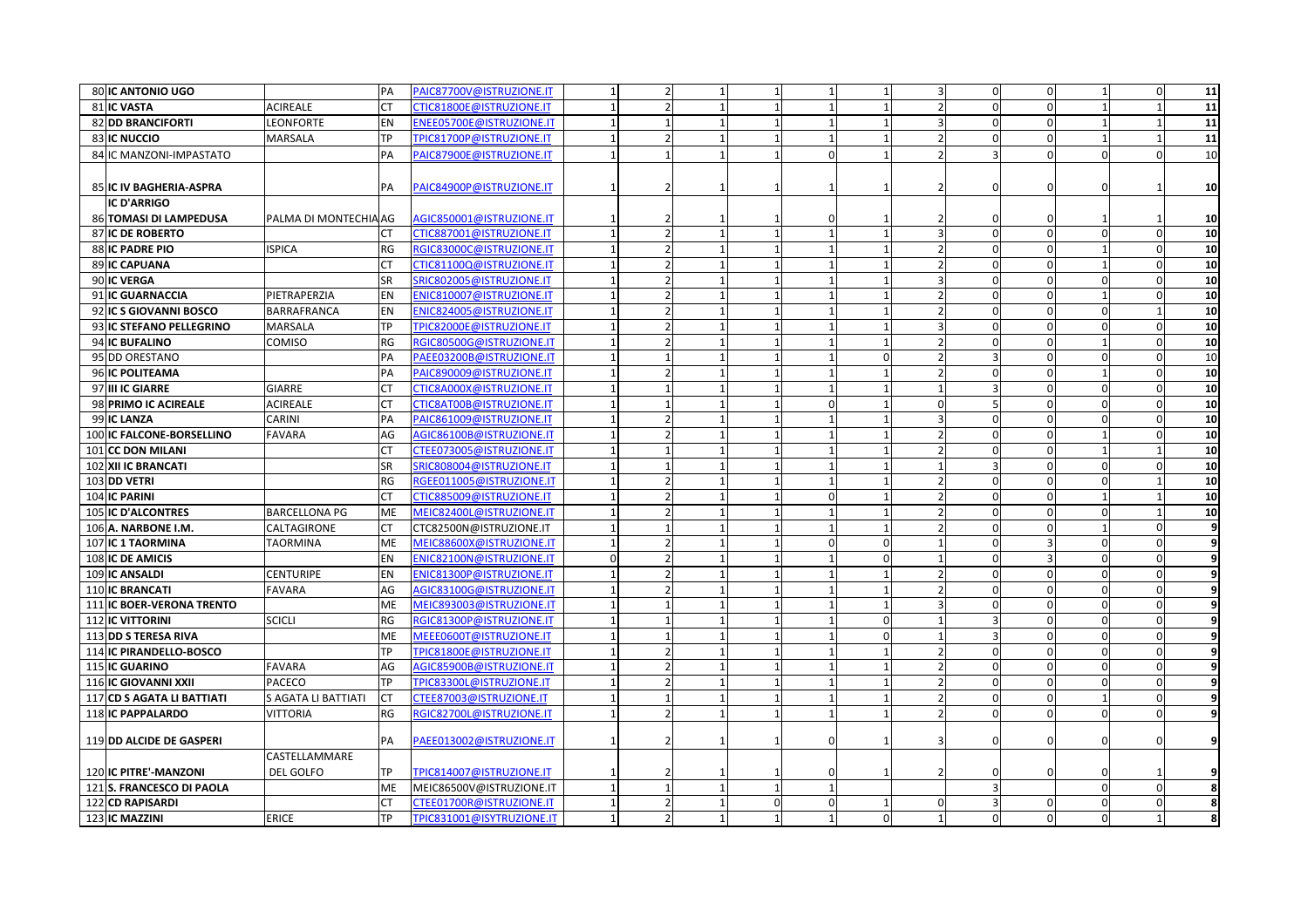| 124 IC DE GASPERI                | <b>MARSALA</b>         | <b>TP</b> | TPIC81600V@ISTRUZIONE.IT        |              | $\overline{2}$           | $\overline{1}$ | $\Omega$                 |              |          | $\overline{\phantom{a}}$ | $\mathbf{0}$     | $\Omega$ | $\Omega$   | $\Omega$ | 8              |
|----------------------------------|------------------------|-----------|---------------------------------|--------------|--------------------------|----------------|--------------------------|--------------|----------|--------------------------|------------------|----------|------------|----------|----------------|
| 125 IC VERGA                     | <b>VIZZINI</b>         | <b>CT</b> | CTIC85900R@ISTRUZIONE.IT        |              | $\overline{2}$           |                | $\overline{1}$           |              |          | $\mathbf{1}$             | $\mathbf{0}$     | $\Omega$ | $\Omega$   |          | 8              |
| 126 IC POIDOMANI                 | <b>MODICA</b>          | <b>RG</b> | RGIC82501@ISTRUZIONE.IT         |              | $\overline{2}$           |                | $\overline{1}$           |              |          | $\mathbf{1}$             | $\overline{0}$   | $\Omega$ | $\Omega$   | $\Omega$ |                |
| <b>IC EMANUELE</b>               | <b>BELMONTE</b>        |           |                                 |              |                          |                |                          |              |          |                          |                  |          |            |          |                |
| 127 VENTIMIGLIA                  | MEZZAGNO               | PA        | PAIC838008@ISTRUZIONE.IT        |              |                          |                |                          | $\Omega$     |          |                          |                  |          |            |          |                |
| <b>IC BASTIANO</b>               |                        |           |                                 |              |                          |                |                          |              |          |                          |                  |          |            |          |                |
| 128 GENOVESE                     |                        | ME        | MEIC8270004@ISTRUZIONE.IT       |              |                          |                |                          |              |          |                          |                  |          |            |          |                |
| 129 IC VITT EM III               |                        | PA        | PAIC8AS004@ISTRUZIONE.IT        |              | $\overline{\phantom{a}}$ |                | $\overline{1}$           | $\Omega$     |          | $\overline{\phantom{a}}$ | $\Omega$         | $\Omega$ | $\sqrt{2}$ |          | 8              |
| 130 IC MONTESSORI                |                        | <b>TP</b> | TPIC81100Q@ISTRUZIONE.IT        |              | $\mathbf{1}$             |                |                          |              | $\Omega$ | $\Omega$                 | 3                | $\Omega$ |            |          | 8              |
| <b>131 IC GAETANO PONTE</b>      | PALAGONIA              | СT        | CTIC84100G@ISTRUZIONE.IT        |              |                          |                |                          |              |          |                          |                  |          |            |          | 8              |
| 132 IC DUSMET                    |                        | <b>CT</b> | 55                              |              |                          |                |                          |              |          |                          | $\Omega$         | $\Omega$ |            |          | 8              |
| 133 IC LIPARI 1                  | LIPARI                 | ME        | MEIC818009@ISTRUZIONE.IT        |              | $\overline{\phantom{a}}$ |                | $\overline{1}$           |              | $\Omega$ |                          | $\Omega$         | $\Omega$ |            |          |                |
|                                  | CATTOLICA              |           |                                 |              |                          |                |                          |              |          |                          |                  |          |            |          |                |
| <b>134 IC CONTINO</b>            | ERACLEA                | AG        | AGIC80700P@ISTRUZIONE.IT        |              |                          |                |                          |              |          |                          |                  |          |            |          |                |
| 135 IC GIUSEPPE VERDI            |                        | PA        | ??                              |              | $\overline{2}$           | $\overline{1}$ | $\overline{1}$           | $\mathbf 0$  |          | $\overline{2}$           | $\Omega$         | $\Omega$ | $\Omega$   | $\Omega$ | 8              |
| 1362 CIRCOLO CAVOUR              | <b>MARSALA</b>         | <b>TP</b> | TPEE04600R@ISTRUZIONE.IT        |              | $\mathbf 1$              |                |                          |              |          |                          | $\Omega$         | $\Omega$ |            |          | 8              |
| 137 IC S. MARTA                  | <b>MODICA</b>          | <b>RG</b> | RGIC809003@ISTRUZIONE.IT        |              | $\mathbf{1}$             |                | $\overline{1}$           |              |          |                          | $\Omega$         | $\Omega$ |            |          | 8              |
| 138 IC FLORIO                    |                        | PA        | PAIC8AX007@ISTRUZIONE.IT        |              | $\overline{2}$           |                |                          | $\Omega$     |          | $\overline{2}$           | $\Omega$         | $\Omega$ |            |          | 8              |
| <b>139 IC BUTTITTA</b>           |                        | PA        | PAIC86500L@ISTRUZIONE.IT        |              | $\mathbf{1}$             |                | $\overline{1}$           |              |          | $\overline{\phantom{a}}$ | $\Omega$         | $\Omega$ |            |          | 8              |
| <b>140 DD SAN CATALDO II</b>     | S CATALDO              | <b>CL</b> | CLEE02500P@ISTRUZIONE.IT        |              |                          |                | $\overline{1}$           | $\Omega$     |          | $\overline{2}$           | $\mathbf 0$      | $\Omega$ |            |          | 8              |
| 141 IC AMORE                     |                        | RG        | RGIC811003@ISTRUZIONE.IT        |              |                          |                |                          |              |          |                          |                  | n        |            |          | 8              |
| 142 IC TOMASI DI LAMPEDUSA       | S MARGHERITA BELICE AG |           | AGIC80800E@ISTRUZIONE.IT        |              | $\overline{2}$           |                |                          |              |          |                          |                  | $\Omega$ |            |          | 8              |
| 143 IC RODARI-NOSENGO            | <b>GRAVINA</b>         | <b>CT</b> | CTIC8A4007@ISTRUZIONE.IT        |              | $\overline{2}$           |                | $\overline{1}$           | $\Omega$     |          | $\mathbf{1}$             | $\Omega$         | $\Omega$ |            |          | 8              |
| 144 IC VERGA                     | <b>SCORDIA</b>         | <b>CT</b> | CTIC8AN003@ISTRUZIONE.IT        |              | $\mathbf{1}$             | $\overline{1}$ | $\overline{1}$           |              |          | 1                        | $\mathbf{0}$     | $\Omega$ |            |          | 8              |
| 145 IC MUSCO                     |                        | <b>CT</b> | CTIC881002@ISTRUZIONE.IT        |              | $\mathbf{1}$             | $\overline{1}$ | $\Omega$                 |              |          | $\mathbf{1}$             | $\mathbf 0$      | $\Omega$ | $\Omega$   |          | $\overline{7}$ |
| 146 IC PP PUGLISI                |                        | PA        | PAIC87200Q@ISTRUZIONE.IT        | $\Omega$     | $\overline{2}$           |                |                          |              | $\Omega$ | $\overline{2}$           | $\mathbf 0$      | $\Omega$ | $\Omega$   |          | $\overline{7}$ |
| 147 IC EUROPA                    |                        | EN        | ENIC823009@ISTRUZIONE.IT        |              | $\overline{2}$           | -1             |                          | $\Omega$     | $\Omega$ | $\mathbf{1}$             | $\boldsymbol{0}$ | $\Omega$ | $\cap$     |          | $\overline{7}$ |
| 148 IC S GIOVANNI BOSCO          | <b>NARO</b>            | AG        | AGIC85300C@ISTRUZIONE.IT        | $\mathbf{1}$ | $\overline{2}$           | 1              | $\overline{1}$           | $\mathbf{1}$ | $\Omega$ | $\mathbf{1}$             | $\Omega$         | $\Omega$ | $\Omega$   |          | $\overline{7}$ |
| 149 IV CIRCOLO QUINCI            | MAZARA DEL VALLO       | <b>TP</b> | TPEE05900V@ISTRUZIONE.IT        |              | $\mathbf{1}$             | $\mathbf 0$    | $\overline{1}$           |              |          | $\mathbf{1}$             | $\mathbf 0$      | $\Omega$ |            |          | $\overline{7}$ |
| 150 2 CIRCOLO PROVENZANI         |                        | AG        | AGEE02400E@ISTRUZIONE.IT        |              | $\mathbf{1}$             | $\overline{1}$ | $\overline{1}$           |              |          | 1                        | $\Omega$         | $\Omega$ | $\Omega$   |          | $\overline{7}$ |
| <b>151 IC MANZONI</b>            | <b>RAFFADALI</b>       | AG        | AGIC854008@ISTRUZIONE.IT        |              | $\mathbf{1}$             |                | $\overline{1}$           |              |          | $\mathbf{1}$             | $\mathbf 0$      | $\Omega$ |            |          | $\overline{7}$ |
| 152 IC FERMI                     | CATENANUOVA            | EN        | ENIC80600G@ISTRUZIONE.IT        |              |                          |                |                          |              |          | ŋ                        |                  | $\Omega$ |            |          |                |
| 153 DD RAGUSA MOLETI             |                        | PA        | PAEE03700E@ISTRUZIONE.IT        |              |                          |                | $\mathbf{1}$             | n            |          |                          | $\Omega$         | $\Omega$ |            |          | 7              |
| 154 IC G. DE COSMI               | CASTELTERMINI          | AG        | AGIC85200L@ISTRUZIONE.IT        |              | $\mathbf{1}$             |                | $\overline{1}$           | $\Omega$     |          | $\mathbf{1}$             | $\Omega$         | $\Omega$ |            |          | $\overline{7}$ |
| 155 IC FRA' FELICE DA SAMBUCA    | <b>SAMBUCA</b>         | AG        | AGIC817009@ISTRUZIONE.IT        |              | 1                        | $\overline{1}$ | $\overline{1}$           | $\Omega$     |          | 1                        | $\mathbf{0}$     | $\Omega$ |            | $\Omega$ | $\overline{7}$ |
| 156 4 IC MARCONI                 | LENTINI                | SR        | SRIC852006@ISTRUZIONE.IT        |              | $\mathbf{1}$             | $\overline{1}$ | $\mathbf{1}$             |              |          | $\overline{0}$           | $\mathbf 0$      | $\Omega$ | $\Omega$   | $\Omega$ | 6              |
| 157 IC BOTTA                     | CEFALU                 | PA        | PAIC84J008@ISTRUZIONE.IT        |              | $\Omega$                 |                |                          |              |          | $\Omega$                 | $\mathbf 0$      | $\Omega$ |            |          | 6              |
| 158 IC BARBERA CACCAMO           |                        | PA        | PAIC8AF00B@ISTRUZIONE.IT        |              | $\mathbf{1}$             | $\Omega$       | $\Omega$                 |              | $\Omega$ | $\Omega$                 |                  | $\Omega$ |            |          | 6              |
| 159 IC DON BOSCO                 |                        | <b>CT</b> | CTIC85000A@ISTRUZIONE.IT        |              |                          |                |                          |              | $\Omega$ | $\Omega$                 | $\Omega$         | $\Omega$ |            |          | 6              |
| <b>160 IC LONGI</b>              | LONGI                  | ME        | MEIC847009@ISTRUZIONE.IT        |              | $\mathbf{1}$             | $\overline{1}$ | $\overline{\phantom{a}}$ | $\Omega$     |          | 1                        | $\mathbf{0}$     | $\Omega$ | $\Omega$   |          | 6              |
| <b>161 IC INGRASSIA</b>          | <b>REGALBUTO</b>       | EN        | ENIC816006@ISTRUZIONE.IT        |              |                          |                |                          |              |          | $\mathbf{1}$             | $\Omega$         |          |            |          | 6              |
| <b>162 IC MENDOLA-VACCARO</b>    | <b>FAVARA</b>          | AG        | AGIC86000G@ISTRUZIONE.IT        |              |                          |                |                          |              |          |                          |                  |          |            |          |                |
| 163 IC CAPUANA                   | <b>BARCELLONA PG</b>   | ME        | <b>MEIC88100R@ISTRUZIONE.IT</b> |              |                          |                |                          |              |          |                          |                  | $\Omega$ |            |          |                |
| <b>164 IC MILENA CAMPOFRANCO</b> |                        | <b>CL</b> | CLIC806007@ISTRUZIONE.IT        |              | $\overline{2}$           | $\Omega$       | $\overline{1}$           | $\Omega$     | $\Omega$ | $\mathbf{1}$             | $\overline{0}$   | $\Omega$ |            |          | 5              |
| 165 DD FAVA                      |                        | <b>CT</b> | CTEE06100V@ISTRUZIONE.IT        |              | $\mathbf{1}$             |                | $\overline{1}$           | $\Omega$     | $\Omega$ | $\Omega$                 | $\Omega$         | $\Omega$ |            |          | 5              |
| <b>166 IC DE AMICIS</b>          | <b>RANDAZZO</b>        | <b>CT</b> | CTIC84700E@ISTRUZIONE.IT        |              | $\mathbf 0$              |                | $\mathbf{1}$             |              |          | $\Omega$                 | $\mathbf{0}$     | $\Omega$ | $\Omega$   | n        | 5              |
| 167 IC CAMPOFILICE-COLLESANO     | CAMPOFILICE            | PA        | PAIC81000C@ISTRUZIONE.IT        |              | $\Omega$                 | 0              |                          |              |          | $\mathbf{1}$             | 0                | 0        | $\Omega$   |          | 5              |
| 168 DD I CIRCOLO                 | <b>VITTORIA</b>        | RG        | RGEE032006@ISTRUZIONE.IT        |              |                          |                |                          |              |          |                          |                  | $\Omega$ |            |          |                |